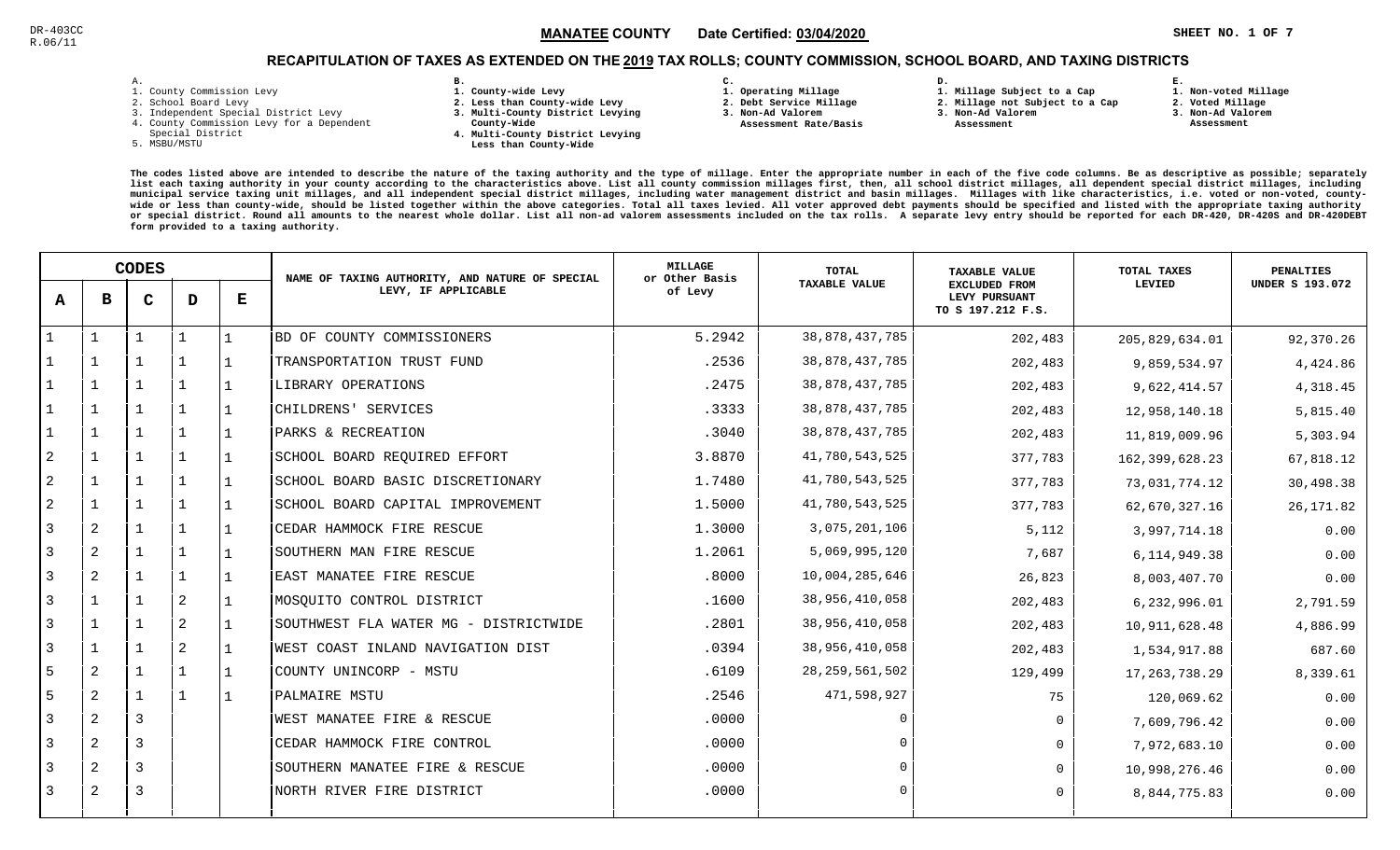### $\mathbb S$   $\blacksquare$   $\blacksquare$   $\blacksquare$   $\blacksquare$   $\blacksquare$   $\blacksquare$   $\blacksquare$   $\blacksquare$   $\blacksquare$   $\blacksquare$   $\blacksquare$   $\blacksquare$   $\blacksquare$   $\blacksquare$   $\blacksquare$   $\blacksquare$   $\blacksquare$   $\blacksquare$   $\blacksquare$   $\blacksquare$   $\blacksquare$   $\blacksquare$   $\blacksquare$   $\blacksquare$   $\blacksquare$   $\blacksquare$   $\blacksquare$   $\blacksquare$   $\blacksquare$   $\blacksquare$   $\blacks$ MANATEE CO

**1. Non-voted Millage**

# RECAPITULATION OF TAXES AS EXTENDED ON THE <u>2019</u> TAX ROLLS; COUNTY COMMISSION, SCHOOL BOARD, AND TAXING DISTRICTS

| ۰ |  |  |
|---|--|--|

- 1. County Commission Levy
- 2. School Board Levy
- 3. Independent Special District Levy
- 4. County Commission Levy for a Dependent
- Special District
- 5. MSBU/MSTU
- **B. 1. County-wide Levy**
- **2. Less than County-wide Levy**
- **3. Multi-County District Levying**
- **County-Wide** 
	- **4. Multi-County District Levying Less than County-Wide**
- **C. 3. Non-Ad Valorem**

**2. Debt Service Millage** 

 **Assessment Rate/Basis**

- **1. Operating Millage**
- **1. Millage Subject to a Cap**

**D.** 

- **2. Millage not Subject to a Cap3. Non-Ad Valorem**
	- **Assessment**
- 
- **3. Non-Ad Valorem**

**E.**

**2. Voted Millage Assessment**

|              |                | <b>CODES</b> |   |   | NAME OF TAXING AUTHORITY, AND NATURE OF SPECIAL | MILLAGE<br>or Other Basis | TOTAL                | <b>TAXABLE VALUE</b>                                       | TOTAL TAXES    | PENALTIES              |
|--------------|----------------|--------------|---|---|-------------------------------------------------|---------------------------|----------------------|------------------------------------------------------------|----------------|------------------------|
| $\mathbf{A}$ | в              | $\mathbf C$  | D | Е | LEVY, IF APPLICABLE                             | of Levy                   | <b>TAXABLE VALUE</b> | <b>EXCLUDED FROM</b><br>LEVY PURSUANT<br>TO S 197.212 F.S. | LEVIED         | <b>UNDER S 193.072</b> |
| 3            | $\mathbf{2}$   | 3            |   |   | TRAILER ESTATES FIRE CONTROL                    | .0000                     | $\cap$               | $\Omega$                                                   | 95,009.50      | 0.00                   |
|              | 2              | 3            |   |   | EAST MANATEE FIRE RESCUE DIST                   | .0000                     | $\Omega$             | 0                                                          | 8,840,027.23   | 0.00                   |
| 3            | 2              | 3            |   |   | PARRISH FIRE DISTRICT                           | .0000                     | $\Omega$             | $\Omega$                                                   | 1,772,543.24   | 0.00                   |
| 3            | 2              | 3            |   |   | MYAKKA CITY FIRE CONTROL DIST                   | .0000                     | $\Omega$             | <sup>0</sup>                                               | 1,433,628.04   | 0.00                   |
| 3            | 2              | 3            |   |   | DUETTE FIRE AND RESCUE DIST                     | .0000                     | $\Omega$             | <sup>0</sup>                                               | 167,942.49     | 0.00                   |
| 3            | 2              | 3            |   |   | CITY OF BRADENTON                               | .0000                     | $\Omega$             | <sup>0</sup>                                               | 86,620.56      | 0.00                   |
| 3            | $\overline{a}$ | 3            |   |   | RIVER YACHT & RACQUET CLUB                      | .0000                     | $\cap$               | <sup>0</sup>                                               | 16,382.40      | 0.00                   |
| 3            | 2              | 3            |   |   | LAKEWOOD RANCH I CDD                            | .0000                     | $\Omega$             | $\Omega$                                                   | 2, 288, 763.31 | 0.00                   |
| 3            | 2              | 3            |   |   | LAKEWOOD RANCH I & S-I                          | .0000                     | $\Omega$             | $\Omega$                                                   | 0.00           | 0.00                   |
| 3            | 2              | 3            |   |   | LAKEWOOD RANCH II CDD                           | .0000                     | $\Omega$             | $\Omega$                                                   | 3, 321, 202.57 | 0.00                   |
| 3            | 2              | 3            |   |   | LAKEWOOD RANCH I & S-II                         | .0000                     | $\Omega$             | $\Omega$                                                   | 0.00           | 0.00                   |
| 3            | $\overline{a}$ | 3            |   |   | LAKEWOOD RANCH IV CDD                           | .0000                     | $\Omega$             | $\Omega$                                                   | 2, 341, 304.13 | 0.00                   |
| 3            | 2              | 3            |   |   | LAKEWOOD RANCH V CDD                            | .0000                     | $\Omega$             | $\Omega$                                                   | 2,830,451.31   | 0.00                   |
| 3            | 2              | 3            |   |   | LAKEWOOD RANCH V I&S                            | .0000                     | $\Omega$             | <sup>0</sup>                                               | 398,987.16     | 0.00                   |
| 3            | 2              | 3            |   |   | TARA CDD                                        | .0000                     | $\cap$               | $\Omega$                                                   | 966,667.07     | 0.00                   |
| 3            | 2              | 3            |   |   | WATERLEFE CDD                                   | .0000                     | $\Omega$             | $\Omega$                                                   | 1,804,999.20   | 0.00                   |
| 3            | 2              | 3            |   |   | GREYHAWK LANDING CDD                            | .0000                     | $\Omega$             | $\Omega$                                                   | 2,548,320.45   | 0.00                   |
| 3            | 2              | 3            |   |   | UNIVERSITY PLACE CDD                            | .0000                     | $\Omega$             | $\Omega$                                                   | 715,019.50     | 0.00                   |
| 3            | 2              | 3            |   |   | UNIVERSITY PLACE I&S                            | .0000                     | $\Omega$             |                                                            | 311,692.35     | 0.00                   |
| 3            | 2              | 3            |   |   | HERITAGE HARBOUR SOUTH CDD                      | .0000                     |                      | $\Omega$                                                   | 1,165,958.84   | 0.00                   |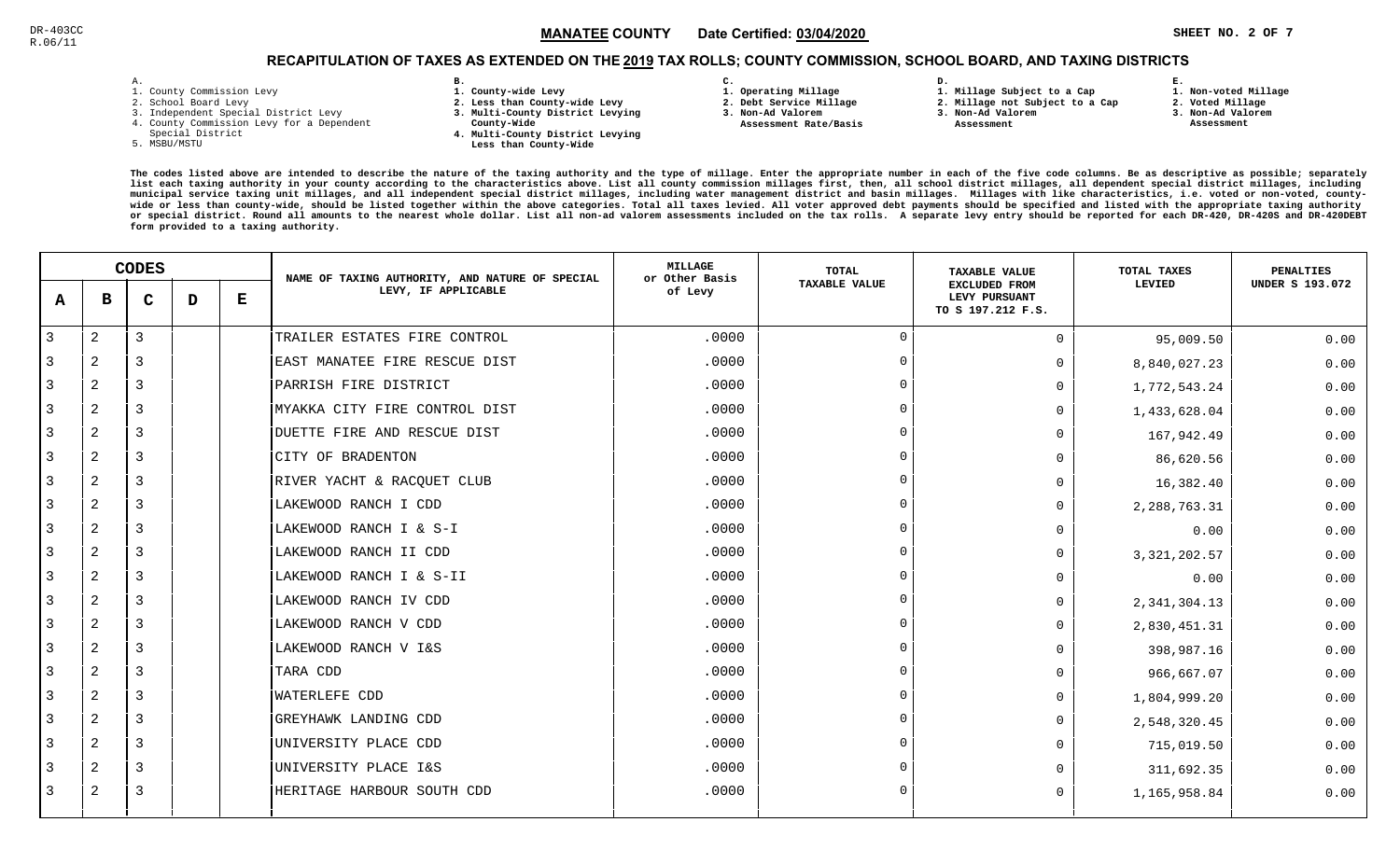### $\mathbb{S}^3$  and  $\mathbb{S}^3$  and  $\mathbb{S}^4$  and  $\mathbb{S}^4$  and  $\mathbb{S}^4$  and  $\mathbb{S}^4$  and  $\mathbb{S}^4$  and  $\mathbb{S}^4$  and  $\mathbb{S}^4$  and  $\mathbb{S}^4$  and  $\mathbb{S}^4$  and  $\mathbb{S}^4$  and  $\mathbb{S}^4$  and  $\mathbb{S}^4$  and  $\mathbb{S}^4$  MANATEE CO

## RECAPITULATION OF TAXES AS EXTENDED ON THE <u>2019</u> TAX ROLLS; COUNTY COMMISSION, SCHOOL BOARD, AND TAXING DISTRICTS

| i. |  |  |
|----|--|--|

- 1. County Commission Levy
- 2. School Board Levy
- 3. Independent Special District Levy
- 4. County Commission Levy for a Dependent
- Special District
- 5. MSBU/MSTU
- **B. 1. County-wide Levy**
- **2. Less than County-wide Levy**
- **3. Multi-County District Levying**
- **County-Wide** 
	- **4. Multi-County District Levying Less than County-Wide**
- **C.**
- **1. Operating Millage**
- **2. Debt Service Millage 3. Non-Ad Valorem**
- **Assessment Rate/Basis**
- **2. Millage not Subject to a Cap3. Non-Ad Valorem**

**D.** 

 **Assessment** 

**1. Millage Subject to a Cap**

**2. Voted Millage**

**E.**

- **3. Non-Ad Valorem**
- **Assessment**

**1. Non-voted Millage**

|              | <b>CODES</b>   |             |   | NAME OF TAXING AUTHORITY, AND NATURE OF SPECIAL | <b>MILLAGE</b><br>or Other Basis | <b>TOTAL</b> | <b>TAXABLE VALUE</b> | TOTAL TAXES                                                | <b>PENALTIES</b> |                        |
|--------------|----------------|-------------|---|-------------------------------------------------|----------------------------------|--------------|----------------------|------------------------------------------------------------|------------------|------------------------|
| $\mathbf{A}$ | в              | $\mathbf C$ | D | Е                                               | LEVY, IF APPLICABLE              | of Levy      | <b>TAXABLE VALUE</b> | <b>EXCLUDED FROM</b><br>LEVY PURSUANT<br>TO S 197.212 F.S. | LEVIED           | <b>UNDER S 193.072</b> |
| 3            | $\mathbf{2}$   | 3           |   |                                                 | HARBOURAGE AT BRADEN RIVER CDD   | .0000        | $\Omega$             | $\mathbf 0$                                                | 679,193.61       | 0.00                   |
| 3            | 2              | 3           |   |                                                 | LAKEWOOD RANCH VI CDD            | .0000        | $\Omega$             | $\mathbf 0$                                                | 1, 132, 134.69   | 0.00                   |
| 3            | 2              | 3           |   |                                                 | LAKEWOOD RANCH VI I&S            | .0000        | $\cap$               | $\Omega$                                                   | 965,679.89       | 0.00                   |
| 3            | 2              | 3           |   |                                                 | HERITAGE HARBOUR MARKETPLACE     | .0000        | $\Omega$             | $\Omega$                                                   | 387,450.89       | 0.00                   |
| 3            | 2              | 3           |   |                                                 | LEXINGTON I&S                    | .0000        | $\Omega$             | $\Omega$                                                   | 157,642.96       | 0.00                   |
| 3            | 2              | 3           |   |                                                 | LEXINGTON CDD                    | .0000        | $\Omega$             | $\Omega$                                                   | 39,015.38        | 0.00                   |
| 3            | 2              | 3           |   |                                                 | LAKEWOOD RANCH IV I&S            | .0000        | $\Omega$             | $\Omega$                                                   | 160, 323.74      | 0.00                   |
| 3            | 2              | 3           |   |                                                 | FOREST CREEK CDD                 | .0000        |                      | $\mathbf 0$                                                | 1,249,277.46     | 0.00                   |
| 3            | 2              | 3           |   |                                                 | FOREST CREEK I & S               | .0000        | $\Omega$             | $\Omega$                                                   | 0.00             | 0.00                   |
| 3            | $\mathbf{2}$   | 3           |   |                                                 | WATERS EDGE CDD                  | .0000        | $\Omega$             | $\Omega$                                                   | 800,883.14       | 0.00                   |
| 3            | $\mathbf{2}$   | 3           |   |                                                 | WATERS EDGE I&S                  | .0000        | $\Omega$             | $\Omega$                                                   | 0.00             | 0.00                   |
| 3            | 2              | 3           |   |                                                 | PALMA SOLA TRACE CDD             | .0000        | $\Omega$             | $\Omega$                                                   | 461,938.35       | 0.00                   |
| 3            | $\mathbf{2}$   | 3           |   |                                                 | LAKEWOOD RANCH STEWARDSHIP O&M   | .0000        | $\Omega$             | $\Omega$                                                   | 3,834,821.65     | 0.00                   |
| 3            | 2              | 3           |   |                                                 | LAKEWOOD RANCH STEWARDSHIP I&S   | .0000        | $\Omega$             | $\Omega$                                                   | 13,548,179.63    | 0.00                   |
| 3            | 2              | 3           |   |                                                 | HERITAGE HARBOUR NORTH CDD       | .0000        | $\Omega$             | $\mathbf 0$                                                | 2, 141, 716.07   | 0.00                   |
| 3            | 2              | 3           |   |                                                 | <b>COPPERSTONE CDD</b>           | .0000        | $\cap$               | $\Omega$                                                   | 777,761.34       | 0.00                   |
| 3            | 2              | 3           |   |                                                 | CROSS CREEK CDD                  | .0000        | $\Omega$             | $\Omega$                                                   | 163, 184.93      | 0.00                   |
| 3            | $\mathbf{2}$   | 3           |   |                                                 | CROSS CREEK I&S                  | .0000        | $\cap$               | $\Omega$                                                   | 7,485.72         | 0.00                   |
|              | $\overline{a}$ | 3           |   |                                                 | VILLAGES OF AVIGNON CDD          | .0000        | $\Omega$             | $\Omega$                                                   | 5,863.40         | 0.00                   |
| 3            | 2              | 3           |   |                                                 | VILLAGES OF AVIGNON I&S          | .0000        | $\cap$               | $\Omega$                                                   | 0.00             | 0.00                   |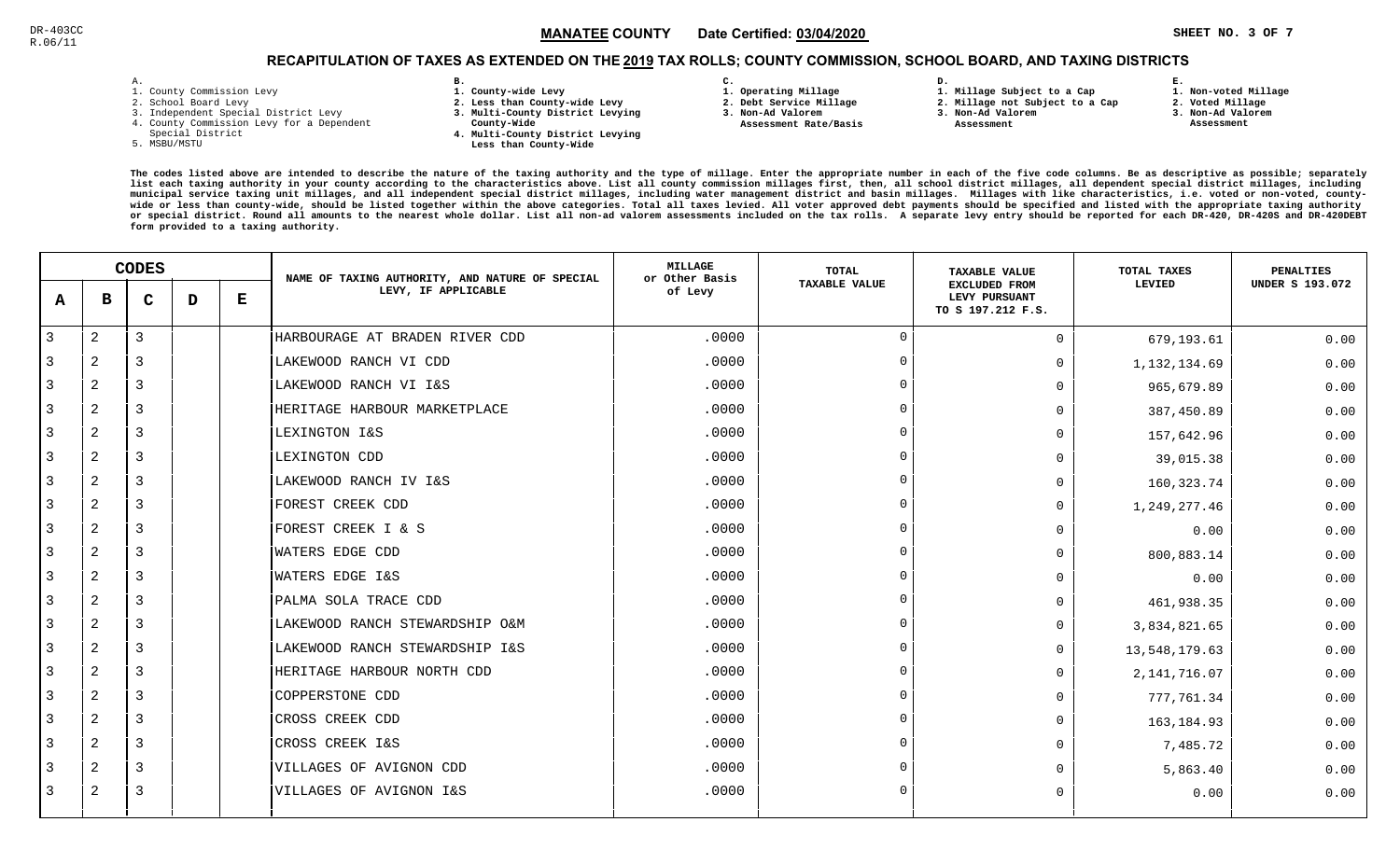### $\mathbb{S}^{\text{C}}$  and the state  $\text{MANATEE}$  COUNTY and  $\text{Date}$  certified:  $\text{03/04/2020}$  and  $\text{SUSY}$  and  $\text{SUSY}$  and  $\text{SUSY}$  and  $\text{SUSY}$  are  $\text{SUSY}$  and  $\text{SUSY}$  and  $\text{SUSY}$  and  $\text{SUSY}$  are  $\text{SUSY}$  and  $\text$ MANATEE CO

**1. Non-voted Millage**

# RECAPITULATION OF TAXES AS EXTENDED ON THE <u>2019</u> TAX ROLLS; COUNTY COMMISSION, SCHOOL BOARD, AND TAXING DISTRICTS

| – | ٠ |  |  |
|---|---|--|--|

- 1. County Commission Levy
- 2. School Board Levy
- 3. Independent Special District Levy
- 4. County Commission Levy for a Dependent
- Special District
- 5. MSBU/MSTU
- **B. 1. County-wide Levy**
- **2. Less than County-wide Levy**
- **3. Multi-County District Levying**
- **County-Wide** 
	- **4. Multi-County District Levying**
- 
- - **Less than County-Wide**
- **C. 1. Operating Millage** 
	-
- **2. Debt Service Millage**
- **3. Non-Ad Valorem Assessment Rate/Basis**
- **2. Millage not Subject to a Cap**

**D.** 

**3. Non-Ad Valorem Assessment** 

**1. Millage Subject to a Cap**

- 
- **2. Voted Millage 3. Non-Ad Valorem Assessment**

**E.**

|                |                | <b>CODES</b> |   |   | NAME OF TAXING AUTHORITY, AND NATURE OF SPECIAL | <b>MILLAGE</b><br>or Other Basis | <b>TOTAL</b>         | <b>TAXABLE VALUE</b>                                | TOTAL TAXES  | <b>PENALTIES</b>       |
|----------------|----------------|--------------|---|---|-------------------------------------------------|----------------------------------|----------------------|-----------------------------------------------------|--------------|------------------------|
| A              | в              | $\mathbf C$  | D | Е | LEVY, IF APPLICABLE                             | of Levy                          | <b>TAXABLE VALUE</b> | EXCLUDED FROM<br>LEVY PURSUANT<br>TO S 197.212 F.S. | LEVIED       | <b>UNDER S 193.072</b> |
| $\mathbf{3}$   | $\overline{a}$ | $\mathbf{3}$ |   |   | LEGENDS BAY CDD                                 | .0000                            | $\Omega$             | $\Omega$                                            | 642,139.37   | 0.00                   |
| 3              | 2              | 3            |   |   | HARRISON RANCH CDD                              | .0000                            | $\Omega$             | $\Omega$                                            | 1,889,082.55 | 0.00                   |
| 3              | 2              | 3            |   |   | SILVERLEAF CDD                                  | .0000                            |                      | $\Omega$                                            | 134,696.00   | 0.00                   |
| $\mathbf{3}$   | $\overline{2}$ | 3            |   |   | SILVERLEAF I&S                                  | .0000                            |                      | $\Omega$                                            | 298,791.79   | 0.00                   |
| $\overline{3}$ | $\overline{2}$ | 3            |   |   | BUCKEYE PARK CDD                                | .0000                            |                      | $\Omega$                                            | 34,992.70    | 0.00                   |
| 3              | 2              | 3            |   |   | BUCKEYE PARK I&S                                | .0000                            |                      | $\Omega$                                            | 294,602.74   | 0.00                   |
| 3              | $\overline{2}$ | 3            |   |   | ARTISAN LAKES CDD                               | .0000                            |                      | $\Omega$                                            | 788,621.99   | 0.00                   |
| 3              | 2              | 3            |   |   | VILLAGES OF GLEN CREEK CDD                      | .0000                            |                      | $\Omega$                                            | 165,429.00   | 0.00                   |
| $\overline{3}$ | $\overline{2}$ | $\mathbf{3}$ |   |   | LEXINGTON 7 I&S                                 | .0000                            |                      | $\Omega$                                            | 22,692.00    | 0.00                   |
| $\overline{3}$ | 2              | 3            |   |   | LEXINGTON 7 CDD                                 | .0000                            |                      | $\Omega$                                            | 5,123.65     | 0.00                   |
| $\overline{3}$ | $\overline{2}$ | 3            |   |   | PALMS OF TERRA CEIA BAY CDD                     | .0000                            | $\Omega$             | $\Omega$                                            | 379,008.99   | 0.00                   |
| $\overline{3}$ | $\overline{2}$ | 3            |   |   | TREVESTA CDD                                    | .0000                            |                      | 0                                                   | 677,370.93   | 0.00                   |
| $\overline{3}$ | $\overline{2}$ | 3            |   |   | WILDCAT PRESERVE CDD                            | .0000                            |                      | $\Omega$                                            | 0.00         | 0.00                   |
| 3              | 2              | 3            |   |   | BUCKHEAD TRAILS CDD                             | .0000                            |                      | U                                                   | 0.00         | 0.00                   |
| 3              | $\overline{2}$ | 3            |   |   | WILLOW WALK CDD                                 | .0000                            |                      | $\Omega$                                            | 899,360.56   | 0.00                   |
| 3              | 2              | 3            |   |   | AQUA ONE CDD                                    | .0000                            |                      | $\Omega$                                            | 0.00         | 0.00                   |
| $\overline{3}$ | 2              | 3            |   |   | SUMMER WOODS CDD                                | .0000                            |                      | $\Omega$                                            | 188, 412.56  | 0.00                   |
| 3              | 2              | 3            |   |   | BROOKSTONE CDD                                  | .0000                            |                      | $\Omega$                                            | 0.00         | 0.00                   |
| 3              | 2              | 3            |   |   | WILLOW HAMMOCK CDD                              | .0000                            |                      | $\Omega$                                            | 520,011.83   | 0.00                   |
| 3              | 2              | 3            |   |   | SOUTHBAY CDD                                    | .0000                            |                      | <sup>n</sup>                                        | 37,856.97    | 0.00                   |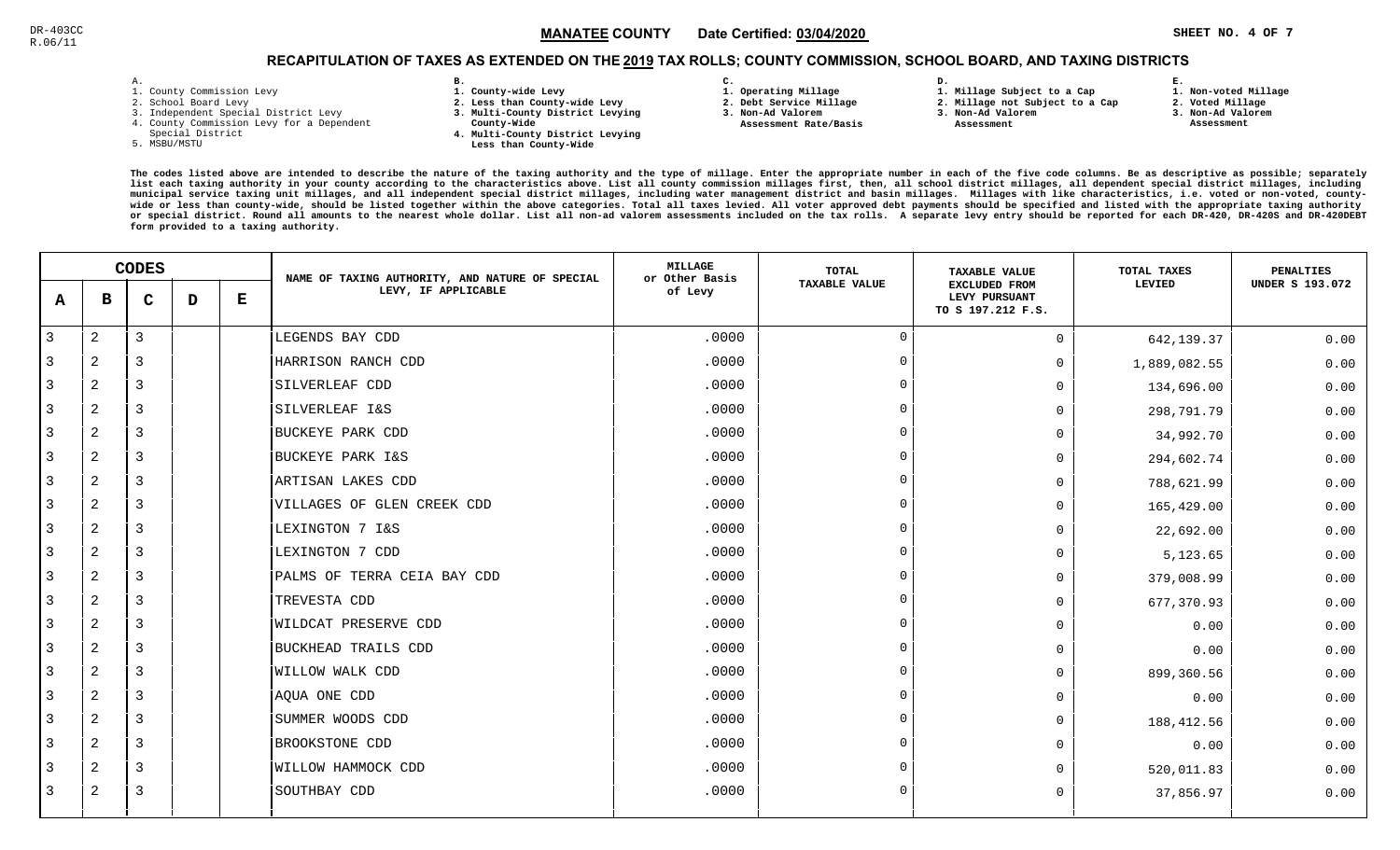### $\mathbb{S}^3$  and  $\mathbb{S}^3$  and  $\mathbb{S}^4$  and  $\mathbb{S}^4$  and  $\mathbb{S}^4$  and  $\mathbb{S}^4$  and  $\mathbb{S}^4$  and  $\mathbb{S}^4$  and  $\mathbb{S}^4$  and  $\mathbb{S}^4$  and  $\mathbb{S}^4$  and  $\mathbb{S}^4$  and  $\mathbb{S}^4$  and  $\mathbb{S}^4$  and  $\mathbb{S}^4$  MANATEE CO

**1. Non-voted Millage**

# RECAPITULATION OF TAXES AS EXTENDED ON THE <u>2019</u> TAX ROLLS; COUNTY COMMISSION, SCHOOL BOARD, AND TAXING DISTRICTS

| ۰ |  |  |
|---|--|--|

- 1. County Commission Levy
- 2. School Board Levy
- 3. Independent Special District Levy
- 4. County Commission Levy for a Dependent
- Special District
- 5. MSBU/MSTU
- **B. 1. County-wide Levy**
- **2. Less than County-wide Levy**
- **3. Multi-County District Levying**
- **County-Wide** 
	- **4. Multi-County District Levying Less than County-Wide**
- **C.**
- **1. Operating Millage**
- **2. Debt Service Millage 3. Non-Ad Valorem**
- **Assessment Rate/Basis**
- **2. Millage not Subject to a Cap3. Non-Ad Valorem**

**D.** 

 **Assessment** 

**1. Millage Subject to a Cap**

**2. Voted Millage3. Non-Ad Valorem**

**E.**

 **Assessment**

|                | <b>CODES</b> |             |   | NAME OF TAXING AUTHORITY, AND NATURE OF SPECIAL | <b>MILLAGE</b><br>or Other Basis | TOTAL   | <b>TAXABLE VALUE</b> | TOTAL TAXES                                                | <b>PENALTIES</b> |                        |
|----------------|--------------|-------------|---|-------------------------------------------------|----------------------------------|---------|----------------------|------------------------------------------------------------|------------------|------------------------|
| A              | в            | $\mathbf C$ | D | Е                                               | LEVY, IF APPLICABLE              | of Levy | <b>TAXABLE VALUE</b> | <b>EXCLUDED FROM</b><br>LEVY PURSUANT<br>TO S 197.212 F.S. | LEVIED           | <b>UNDER S 193.072</b> |
| $\overline{3}$ | 2            | 3           |   |                                                 | <b>WILLOWS CDD</b>               | .0000   | $\Omega$             | $\mathbf 0$                                                | 0.00             | 0.00                   |
| 3              | 2            | 3           |   |                                                 | AVIARY AT RUTLAND RANCH CDD      | .0000   | $\Omega$             | $\Omega$                                                   | 124,062.48       | 0.00                   |
| 3              | 2            | 3           |   |                                                 | ARTISAN LAKES EAST CDD           | .0000   | $\cap$               | $\Omega$                                                   | 465,575.46       | 0.00                   |
| 3              | 2            | 3           |   |                                                 | FIELDSTONE CDD                   | .0000   |                      | $\mathbf 0$                                                | 0.00             | 0.00                   |
| 3              | 4            | 3           |   |                                                 | GREEN CORRIDOR PACE DISTRICT     | .0000   |                      | $\Omega$                                                   | 190,563.71       | 0.00                   |
| 3              | 4            | 3           |   |                                                 | FLORIDA PACE FUNDING AGENCY      | .0000   | $\Omega$             | $\Omega$                                                   | 77,654.57        | 0.00                   |
| 3              | 4            | 3           |   |                                                 | FLORIDA RESILIENCY AND ENERGY    | .0000   | $\Omega$             | $\Omega$                                                   | 113,698.36       | 0.00                   |
| 3              | 4            | 3           |   |                                                 | FLORIDA GREEN FINANCE AUTHORTY   | .0000   | $\cap$               | $\Omega$                                                   | 116,505.63       | 0.00                   |
| 3              | 2            | 3           |   |                                                 | BAYSHORE GARDENS PARKS & REC     | .0000   | $\cap$               | $\Omega$                                                   | 518,571.00       | 0.00                   |
| 3              | 2            | 3           |   |                                                 | TRAILER ESTATES PARKS & REC      | .0000   | $\cap$               | $\mathbf 0$                                                | 1,392,600.00     | 0.00                   |
| 3              | 2            | 3           |   |                                                 | UNIVERSITY PARK REC. DISTRICT    | .0000   | $\cap$               | $\Omega$                                                   | 0.00             | 0.00                   |
| 3              | 2            | 3           |   |                                                 | ANNA MARIA STORMWATER            | .0000   | $\Omega$             | $\Omega$                                                   | 161,868.28       | 0.00                   |
| 3              | 2            | 3           |   |                                                 | HOLMES BEACH STORMWATER          | .0000   | $\cap$               | $\mathbf 0$                                                | 460,161.53       | 0.00                   |
| 3              | 2            | 3           |   |                                                 | BRADENTON BEACH STORMWATER       | .0000   | $\Omega$             | $\Omega$                                                   | 290,543.05       | 0.00                   |
| 4              | 2            | 3           |   |                                                 | 14TH STREET CRA                  | .0000   |                      | $\Omega$                                                   | 0.00             | 0.00                   |
| 4              | 2            | 3           |   |                                                 | BRADENTON DDA CRA                | .0000   |                      | $\mathbf 0$                                                | 0.00             | 0.00                   |
| 4              | 2            | 3           |   |                                                 | BRADENTON BEACH CRA              | .0000   |                      | $\Omega$                                                   | 0.00             | 0.00                   |
| 4              | 2            | 3           |   |                                                 | CENTRAL CRA                      | .0000   | $\cap$               | $\Omega$                                                   | 0.00             | 0.00                   |
| 4              | 2            | 3           |   |                                                 | BRA-WIN CANAL DREDGING           | .0000   | $\cap$               | $\Omega$                                                   | 1,780.84         | 0.00                   |
| 4              | 2            | 3           |   |                                                 | WARNERS WEST CANAL DREDGING      | .0000   |                      | $\Omega$                                                   | 453.42           | 0.00                   |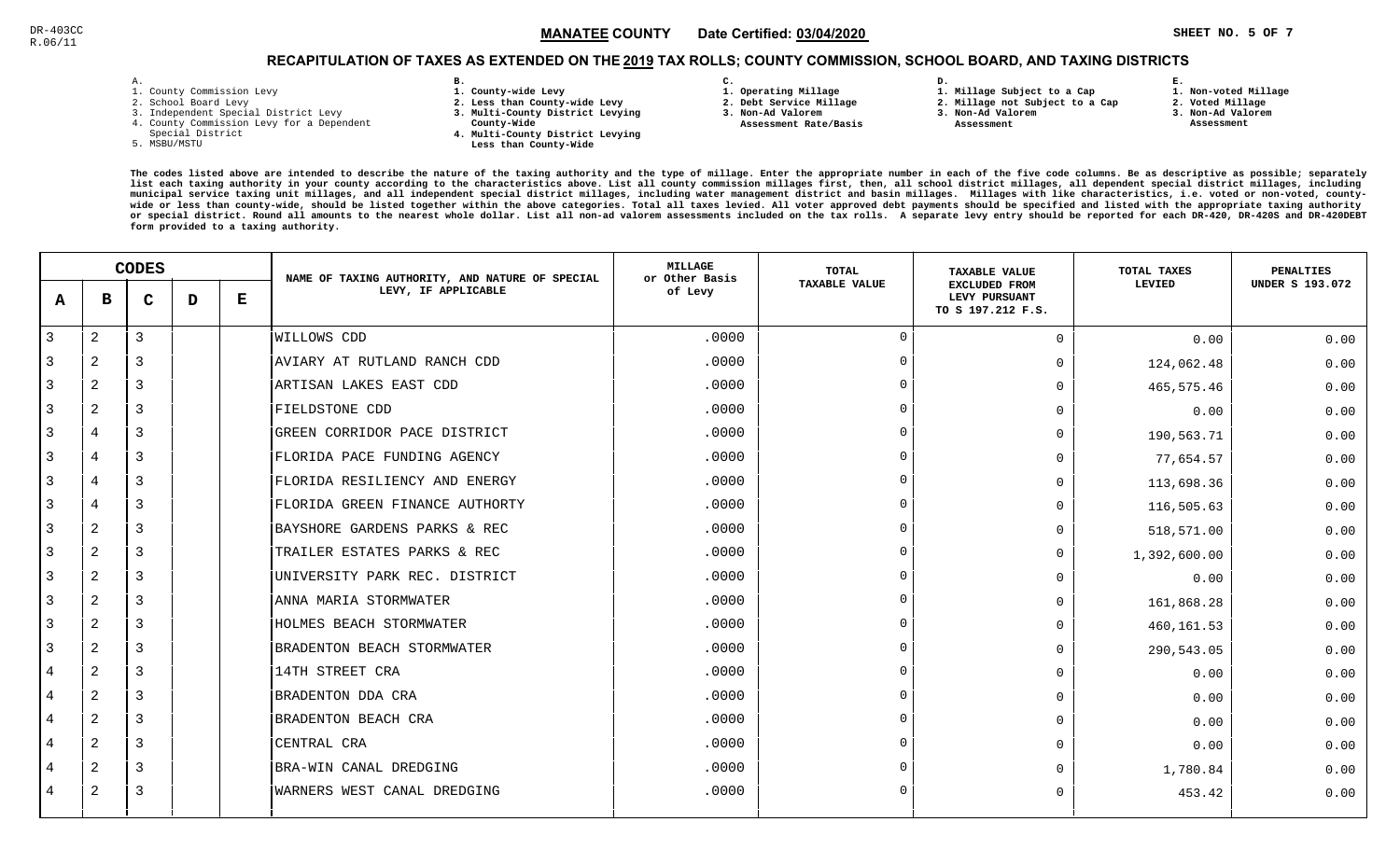### $\mathbb{S}^{\text{C}}$  and the state  $\mathbb{S}$  and  $\mathbb{M}$  and  $\mathbb{M}$  and  $\mathbb{S}$  and  $\mathbb{S}$  and  $\mathbb{S}$  and  $\mathbb{M}$  and  $\mathbb{S}$  and  $\mathbb{S}$  and  $\mathbb{S}$  and  $\mathbb{S}$  and  $\mathbb{S}$  and  $\mathbb{S}$  are  $\mathbb{S}$  and  $\mathbb{S}$  a MANATEE CO

## RECAPITULATION OF TAXES AS EXTENDED ON THE <u>2019</u> TAX ROLLS; COUNTY COMMISSION, SCHOOL BOARD, AND TAXING DISTRICTS

| – | ٠ |  |  |
|---|---|--|--|

- 1. County Commission Levy
- 2. School Board Levy
- 3. Independent Special District Levy
- 4. County Commission Levy for a Dependent
- Special District
- 5. MSBU/MSTU
- **B. 1. County-wide Levy**
- **2. Less than County-wide Levy**
- **3. Multi-County District Levying**
- **County-Wide** 
	- **4. Multi-County District Levying Less than County-Wide**
- **C.**
- **1. Operating Millage**
- **2. Debt Service Millage 3. Non-Ad Valorem**
- **Assessment Rate/Basis**
- **2. Millage not Subject to a Cap3. Non-Ad Valorem**

**D.** 

 **Assessment** 

**1. Millage Subject to a Cap**

**E.**

- **2. Voted Millage 3. Non-Ad Valorem Assessment**
	-

**1. Non-voted Millage**

|                | <b>CODES</b>   |                |   | NAME OF TAXING AUTHORITY, AND NATURE OF SPECIAL | <b>MILLAGE</b><br>or Other Basis | TOTAL   | <b>TAXABLE VALUE</b> | TOTAL TAXES<br>LEVIED<br>1,586.97<br>4,721.60<br>3,610.00<br>3,900.00<br>5,796.00<br>8,257.45<br>3,640.00<br>3,591.00<br>9,576.00<br>3,750.00<br>5,304.00<br>1,803.20<br>4,221.00<br>6,502.04<br>6,003.00<br>565,992.42<br>587,408.62 | <b>PENALTIES</b> |                        |
|----------------|----------------|----------------|---|-------------------------------------------------|----------------------------------|---------|----------------------|---------------------------------------------------------------------------------------------------------------------------------------------------------------------------------------------------------------------------------------|------------------|------------------------|
| A              | в              | $\mathbf{C}$   | D | Е                                               | LEVY, IF APPLICABLE              | of Levy | <b>TAXABLE VALUE</b> | <b>EXCLUDED FROM</b><br>LEVY PURSUANT<br>TO S 197.212 F.S.                                                                                                                                                                            |                  | <b>UNDER S 193.072</b> |
| $\overline{4}$ | 2              | $\overline{3}$ |   |                                                 | WARNERS EAST CANAL DREDGING      | .0000   | $\overline{0}$       | $\Omega$                                                                                                                                                                                                                              |                  | 0.00                   |
| $\overline{4}$ | $\overline{2}$ | 3              |   |                                                 | RUBONIA LIGHTING                 | .0000   | $\Omega$             | $\Omega$                                                                                                                                                                                                                              |                  | 0.00                   |
| 4              | $\overline{a}$ | 3              |   |                                                 | CAPE VISTA LIGHTING              | .0000   |                      | $\Omega$                                                                                                                                                                                                                              |                  | 0.00                   |
| 4              | 2              | 3              |   |                                                 | GULF & BAY LIGHTING              | .0000   | $\Omega$             | $\Omega$                                                                                                                                                                                                                              |                  | 0.00                   |
| $\overline{4}$ | 2              | 3              |   |                                                 | PIC TOWN LIGHTING                | .0000   | $\cap$               | $\Omega$                                                                                                                                                                                                                              |                  | 0.00                   |
| 4              | $\overline{2}$ | 3              |   |                                                 | HOLIDAY HEIGHTS LIGHTING         | .0000   | $\Omega$             | $\Omega$                                                                                                                                                                                                                              |                  | 0.00                   |
| 4              | $\overline{a}$ | 3              |   |                                                 | TROPICAL HARBOR LIGHTING         | .0000   | $\cap$               | $\Omega$                                                                                                                                                                                                                              |                  | 0.00                   |
| 4              | $\overline{a}$ | 3              |   |                                                 | SUNNY SHORES LIGHTING            | .0000   | $\cap$               | $\Omega$                                                                                                                                                                                                                              |                  | 0.00                   |
| $\overline{4}$ | $\overline{a}$ | 3              |   |                                                 | SYLVAN OAKS LIGHTING             | .0000   |                      | $\Omega$                                                                                                                                                                                                                              |                  | 0.00                   |
| 4              | 2              | 3              |   |                                                 | 29 APOLLO LAKE LIGHTING          | .0000   | $\Omega$             | $\Omega$                                                                                                                                                                                                                              |                  | 0.00                   |
| 4              | $\overline{2}$ | 3              |   |                                                 | 28TH AVE E LIGHTING              | .0000   | $\cap$               | $\Omega$                                                                                                                                                                                                                              |                  | 0.00                   |
| 4              | $\overline{2}$ | $\overline{3}$ |   |                                                 | HERNANDO AVE LIGHTING            | .0000   | $\Omega$             | $\Omega$                                                                                                                                                                                                                              |                  | 0.00                   |
| $\overline{4}$ | $\overline{a}$ | 3              |   |                                                 | LAKE PARK LIGHTING               | .0000   | $\cap$               | $\cap$                                                                                                                                                                                                                                |                  | 0.00                   |
| 4              | 2              | 3              |   |                                                 | OAKWOOD LIGHTING                 | .0000   | $\Omega$             | $\Omega$                                                                                                                                                                                                                              |                  | 0.00                   |
| 4              | $\overline{2}$ | 3              |   |                                                 | WASHINGTON GARDENS LIGHTING      | .0000   |                      | $\Omega$                                                                                                                                                                                                                              |                  | 0.00                   |
| 4              | 2              | 3              |   |                                                 | LONGBOAT KEY UNDRGND UTILS GMD   | .0000   | $\cap$               | $\Omega$                                                                                                                                                                                                                              |                  | 0.00                   |
| 4              | 2              | 3              |   |                                                 | LONGBOAT KEY UNDRGND UTILS NBD   | .0000   | $\Omega$             | $\Omega$                                                                                                                                                                                                                              |                  | 0.00                   |
| $\overline{4}$ | $\overline{a}$ | $\overline{3}$ |   |                                                 | SAMOSET LIGHTING                 | .0000   | $\Omega$             | $\Omega$                                                                                                                                                                                                                              | 0.00             | 0.00                   |
| 4              | $\overline{a}$ | 3              |   |                                                 | LOT CLEARING                     | .0000   | $\cap$               | 0                                                                                                                                                                                                                                     | 19, 317.47       | 0.00                   |
| 4              | 2              | 3              |   |                                                 | NORTH COUNTY TIF                 | .0000   | $\cap$               | $\Omega$                                                                                                                                                                                                                              | 0.00             | 0.00                   |